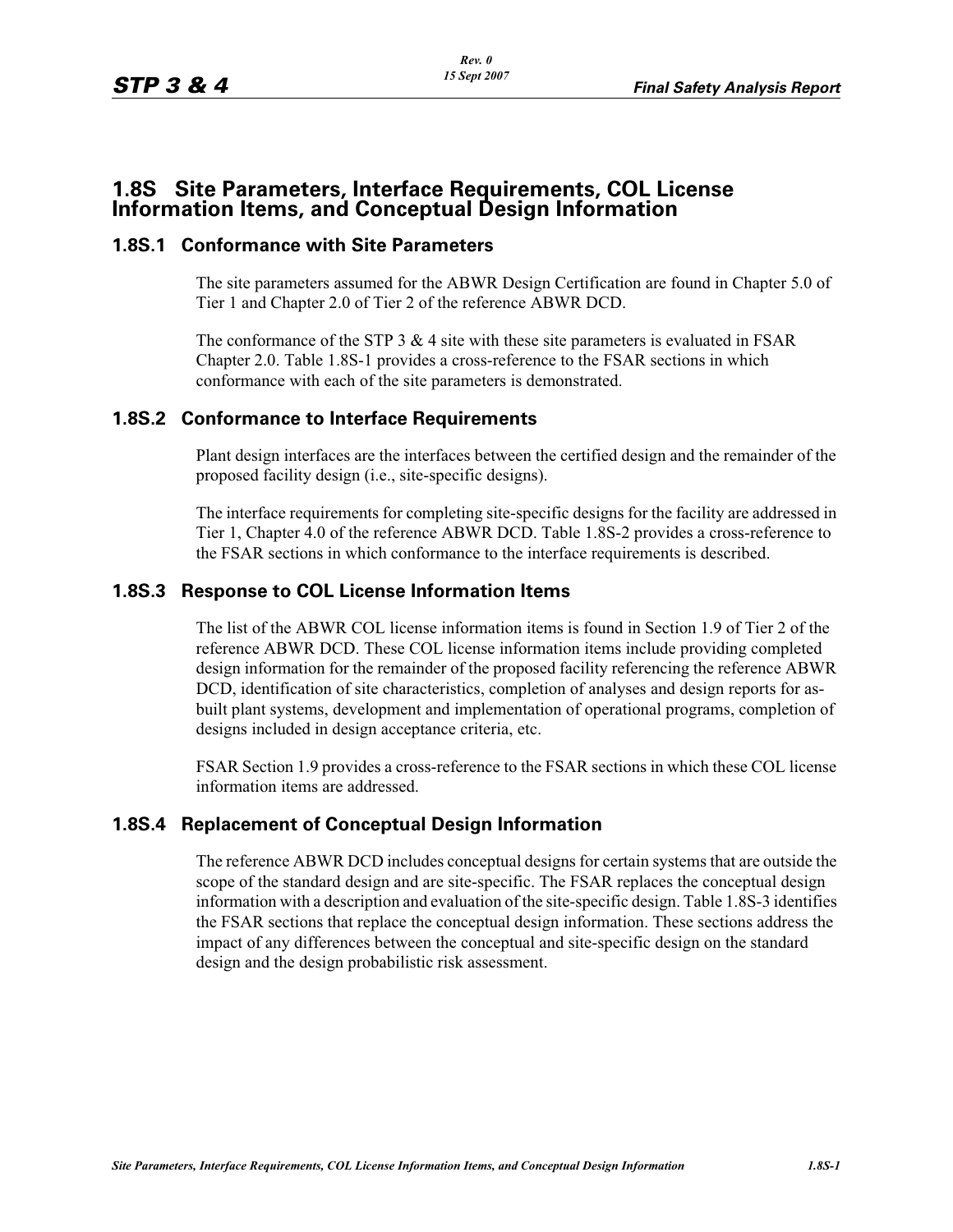| <b>Parameter</b>                  | <b>FSAR Section</b>  |
|-----------------------------------|----------------------|
| Maximum Ground Water Level        | 2.3.2.30             |
| Maximum Flood (or Tsunami) Level  | 2.3.2.13             |
| Precipitation (for Roof Design)   | 2.3.2.7              |
| Ambient Design Temperature        | 2.3.2.7              |
| Extreme Wind                      | 2.3.2.7              |
| Tornado                           | 2.3.2.7              |
| Soil Properties                   | 2.3.2.28             |
| Seismology                        | 2.3.1.2              |
| Meteorological Dispersion (Chi/Q) | 2.3.2.9 and 2.3.2.10 |

# **Table 1.8S-1 FSAR Sections that Demonstrate Conformance to Site Parameters**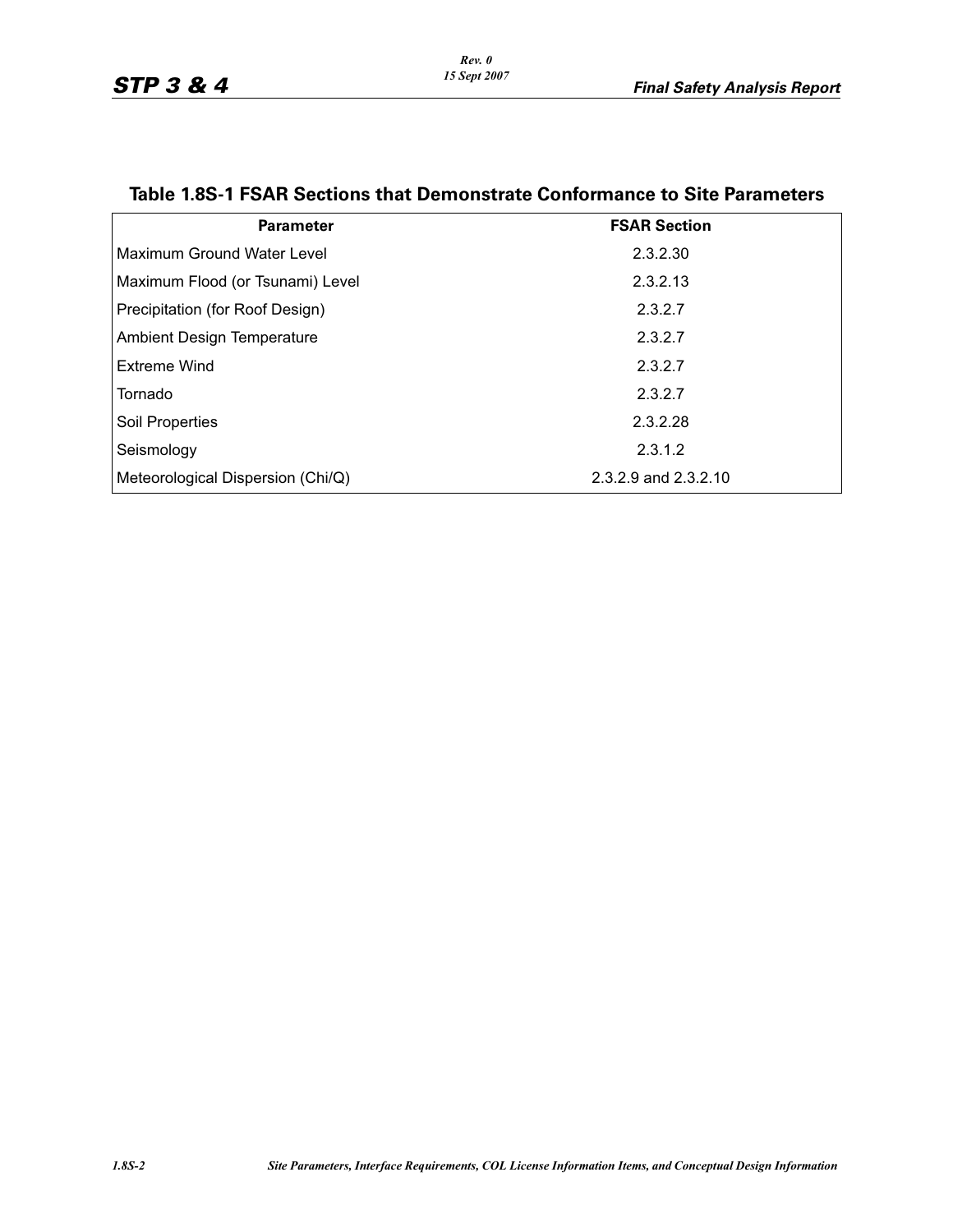| <b>ABWR DCD Design Interface</b>          | <b>FSAR Section</b> |
|-------------------------------------------|---------------------|
| <b>Ultimate Heat Sink</b>                 | 9.2.5               |
| <b>Offsite Power System</b>               | 8.2                 |
| <b>Makeup Water Preparation System</b>    | 9.2.8               |
| Potable and Sanitary Water System         | 9.2.4               |
| <b>Reactor Service Water System</b>       | 9.2.15              |
| <b>Turbine Service Water System</b>       | 9.2.16              |
| <b>Communication System</b>               | 9.5.2               |
| <b>Site Security</b>                      | 13.6                |
| <b>Circulating Water System</b>           | 10.4.5              |
| Heating, Ventilating and Air Conditioning | 9.4                 |

## **Table 1.8S-2 FSAR Sections that Demonstrate Conformance to Interface Requirements**